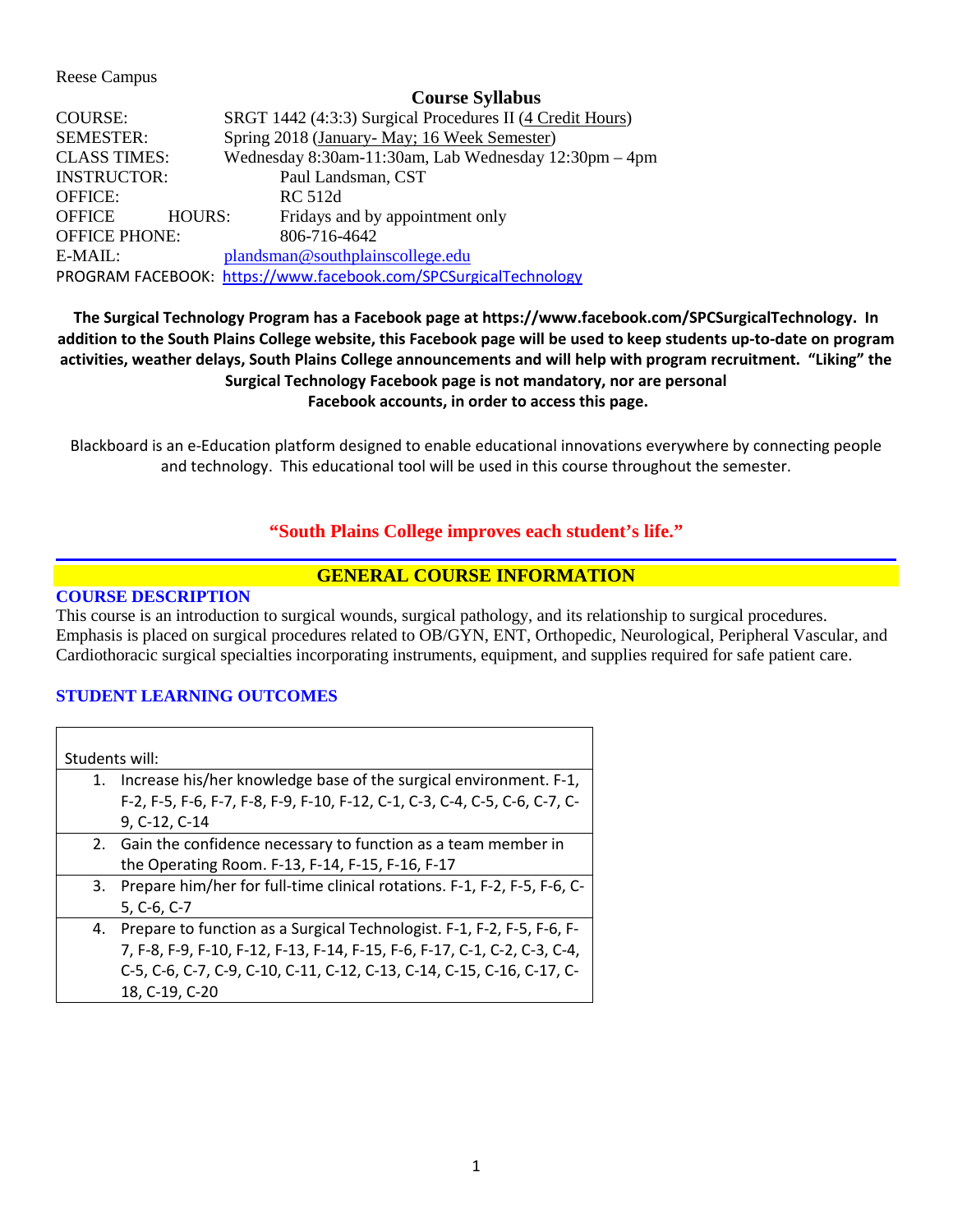## **COURSE OBJECTIVES**

### **The Cognitive Domain Objectives:**

- Define the role of the Surgical Technologist in the OR
- Identify the various members of the surgical team
- List the basic steps and instrumentation required for a variety of surgical procedures
- Identify medications and their uses in surgery

### **The Psychomotor Domain Objectives:**

- Utilize basic surgical instrumentation and OR equipment safely and effectively
- Demonstrate proper care of surgical instruments
- Assist in positioning and draping the surgical patient
- Describe various surgical supplies and their uses/application

#### **The Affective Domain Objectives:**

- Discuss the different options of surgical interventions in various specialties
- Demonstrate the communication skills necessary to function with other health care professionals
- Apply detailed knowledge of anatomy and physiology to surgical procedures of various specialties

#### **OUTCOMES ASSESSMENT METHODS**

Assessment methods for this course are both formative and summative.

#### **Formative assessments include:**

- Chapter exams
- Case study

#### **Summative assessment will be a:**

• Comprehensive final exam

## **ACADEMIC INTEGRITY**

It is the aim of the faculty of South Plains College to foster a spirit of complete honesty and a high standard of integrity. The attempt of any student to present as his or her own any work which he or she has not honestly performed is regarded by the faculty and administration as a most serious offense and renders the offender liable to serious consequences, possibly suspension.

**Cheating** - Dishonesty of any kind on examinations or on written assignments, illegal possession of examinations, the use of unauthorized notes during an examination, obtaining information during an examination from the textbook or from the examination paper of another student, assisting others to cheat, alteration of grade records, illegal entry or unauthorized presence in the office are examples of cheating. Complete honesty is required of the student in the presentation f any and all phases of coursework. This applies to quizzes of whatever length, as well as final examinations, to daily reports and to term papers.

**Plagiarism** - Offering the work of another as one's own, without proper acknowledgment, is plagiarism; therefore, any student who fails to give credit for quotations or essentially identical expression of material taken from books, encyclopedias, magazines and other reference works, or from themes, reports or other writings of a fellow student, is guilty of plagiarism.

#### **SCANS and FOUNDATION SKILLS**

Refer also to Course Objectives. SCANS and Foundation Skills attached.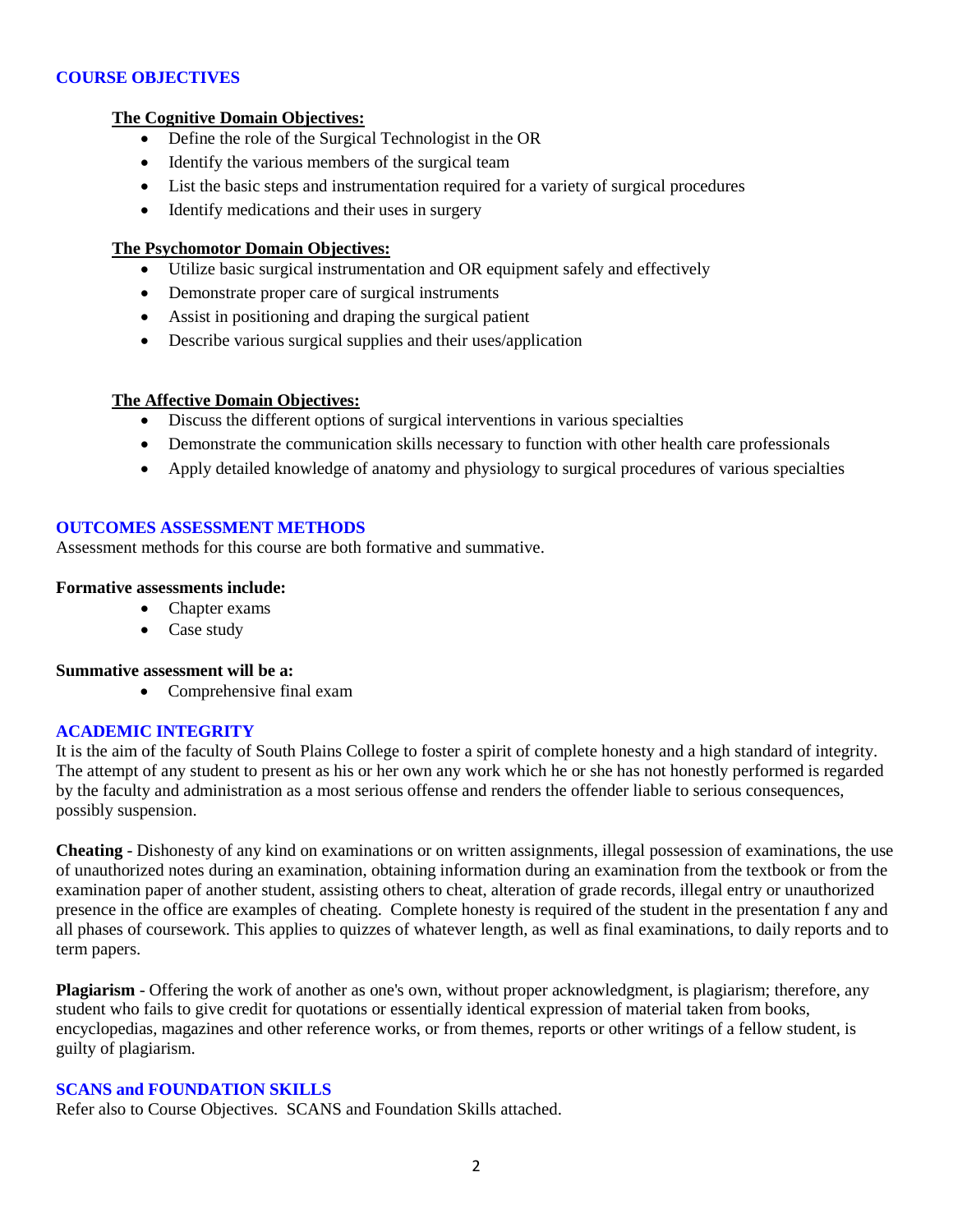## **WORKPLACE COMPETENCIES**

This course does not include a Capstone Component.

## **SPECIFIC COURSE INFORMATION**



- 1. Surgical Technology for the Surgical Technologist: A Positive Care Approach, 4th ed., AST (**Text**)
- 2. Surgical Technology for the Surgical Technologist: A Positive Care Approach,  $4<sup>th</sup>$  ed., AST
	- (**Study Guide and Lab Manual**)

## **METHODS OF TEACHING**

- Lecture
- PowerPoint Presentation
- Question and Answer
- Demonstration
- Discussion/Case Studies

## **ATTENDANCE POLICY**

Class attendance is mandatory. Students are allowed three (3) absences and will be administratively withdrawn on the fourth  $(4<sup>th</sup>)$  absence. A tardy will be given if the student is not present for the class or lab within the first 5 minutes of the class period. Two (2) tardies will equal one (1) absence. If a student misses more than 30 minutes of any class or lab session, an absence will be given for the day.

Part of receiving credit for the course is that you be here. If you are late or absent for any reason other than severe illness, death, or a severe pressing matter, we reserve the right to mock you for your tardiness.

Students are expected to attend all classes in order to be successful in a course. The student may be administratively withdrawn from the course when absences become excessive as defined in the course syllabus. When an unavoidable reason for class absence arises, such as illness, an official trip authorized by the college or an official activity, the instructor may permit the student to make up work missed. It is the student's responsibility to complete work missed within a reasonable period of time as determined by the instructor. Students are officially enrolled in all courses for which they pay tuition and fees at the time of registration. Should a student, for any reason, delay in reporting to a class after official enrollment, absences will be attributed to the student from the first class meeting.

Students who enroll in a course but have "Never Attended" by the official census date, as reported by the faculty member, will be administratively dropped by the Office of Admissions and Records. A student who does not meet the attendance requirements of a class as stated in the course syllabus and does not officially withdraw from that course by the official census date of the semester, may be administratively withdrawn from that course and receive a grade of "X" or "F" as determined by the instructor. Instructors are responsible for clearly stating their administrative drop policy in the course syllabus, and it is the student's responsibility to be aware of that policy.

It is the student's responsibility to verify administrative drops for excessive absences through MySPC using his or her student online account. If it is determined that a student is awarded financial aid for a class or classes in which the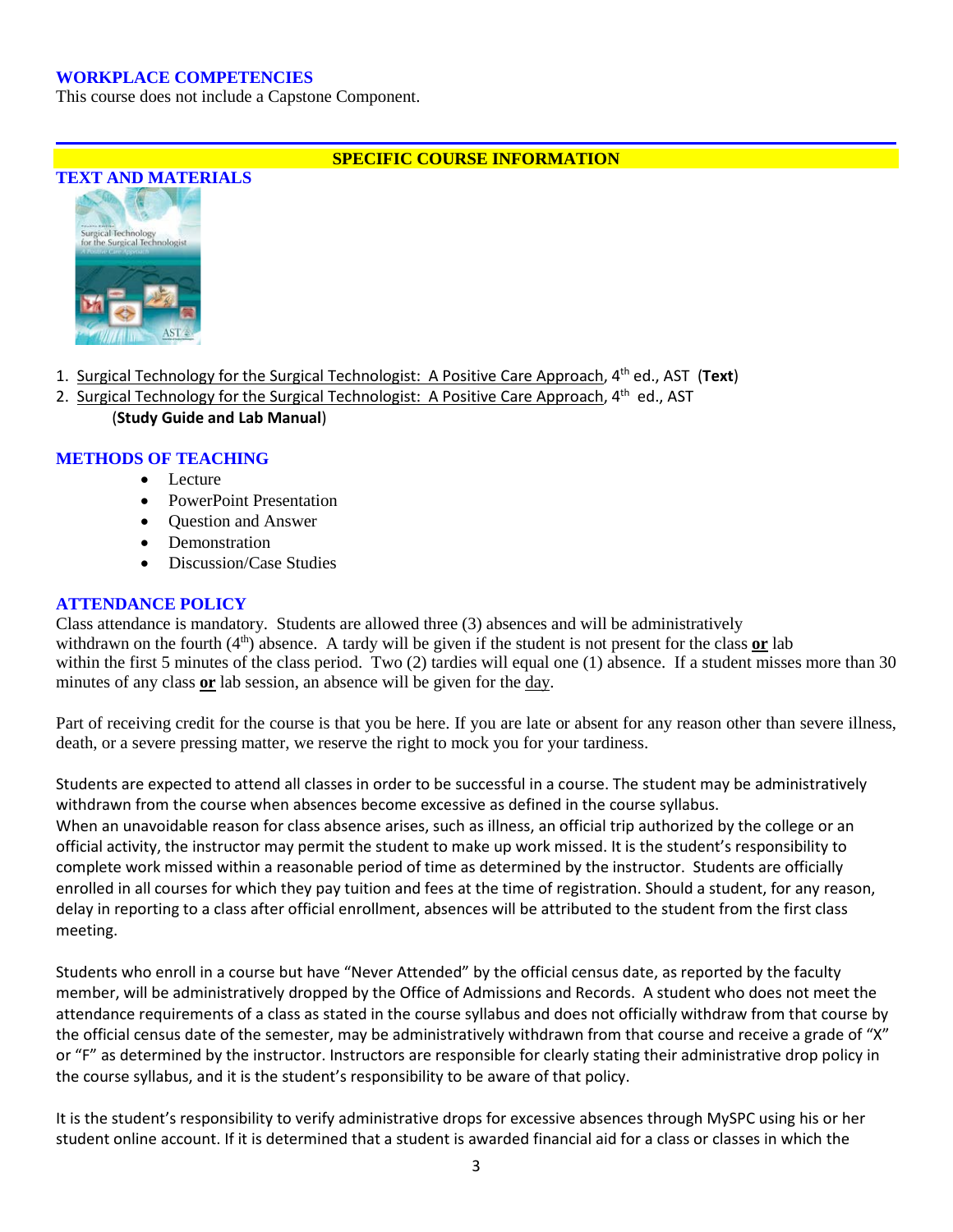student never attended or participated, the financial aid award will be adjusted in accordance with the classes in which the student did attend/participate and the student will owe any balance resulting from the adjustment.

### **ASSIGNMENT AND EXAM POLICY**

No late work will be accepted. Work is considered late after the end of the day of which the assignment is due. Assignments are not to be completed in class or lab; should a student be observed to be working on an assignment unless otherwise instructed, the student will be sent home with an absence for the day.

Make-up exams will not be given. If a student is more than 15 minutes tardy, **or** an exam has already been turned in, the student will not be allowed to begin the exam due to the delay it will cause in instruction. Students are not allowed to leave the room while exams are still being given. All personal business must be taken care of beforehand, or after all exams have been turned in.

#### **GRADING POLICY**

The course grade will be determined by a combination of the following: (any date changes will be announced):

| (7)Homework             | 15% |                     |
|-------------------------|-----|---------------------|
| $(5)$ Exams             | 30% |                     |
| $(1)$ Case study        | 20% |                     |
| (1) Comprehensive Final | 35% |                     |
| Grading                 |     | Scale $90-100 = A$  |
|                         |     | $80 - 89 = B$       |
|                         |     | $75 - 89 = C$       |
|                         |     | Below 75 is failing |

A final grade average of C (75) must be maintained in all Surgical Technology classes. You must pass all courses to proceed to the next semester.

#### **COMMUNICATION POLICY**

Electronic communication between instructor and students in this course will utilize the South Plains College "My SPC" and email systems. Instructor will not initiate communication using private email accounts. **Students are encouraged to check SPC email on a regular basis**.

#### **STUDENT CONDUCT**

Students in this class are expected to abide by the standards of student conduct as defined in the SPC Student Guide pages 11-14.

There are no stupid questions. If you have a question, please ask.

You are under no pressure to sound like a genius every time you speak! However we do reserve the right to give you a hard time if you ask questions like "Why do we have a right or left shoe and not right or left socks?"

You are primarily in lab to practice skills, not to check and update facebook or snapchap.

Your participation in the form of questions, comments and feedback is invited and appreciated. However, every semester there's at least one person who incessantly asks questions just to try to be funny, argue, or cause trouble. Nobody appreciates this behavior and it is counterproductive. You know who you are, please leave those attributes in your car on the way into the building.

#### **SPECIAL REQUIREMENTS**

**Cell Phones** – Cell phones are permitted in class and lab. They MUST be turned to silent. A student whose phone sounds during class, or is observed to be using the phone in any way without permission from the instructor will be sent home for the day with an absence.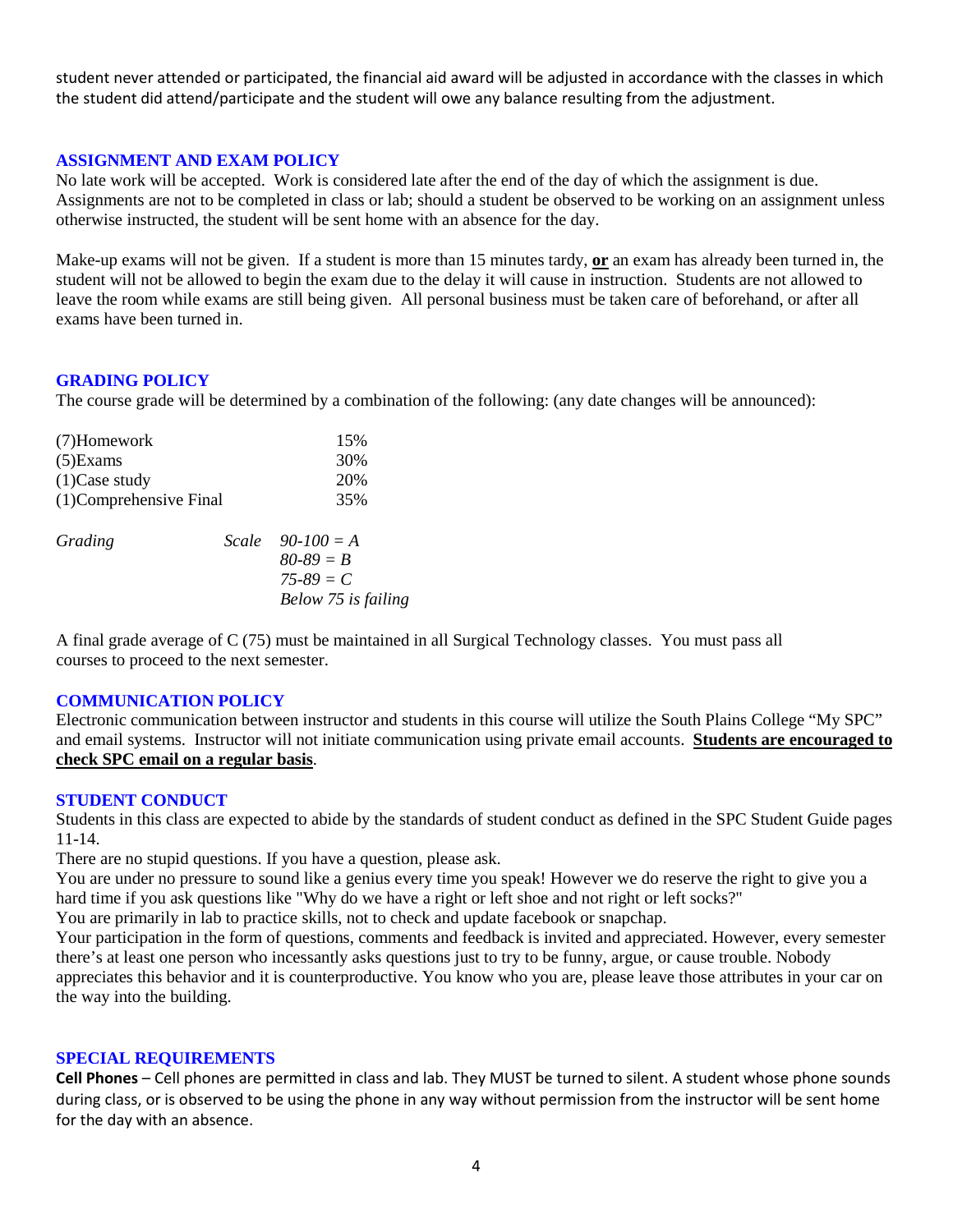## **COURSE OUTLINE**

### *Course Outline is subject to change by instructor.*

#### **Lecture Topics**

- A. Wound Healing, Sutures, Needles, Stapling
- B. OB/GYN Surgery
- C. Ear, Nose, and Throat Surgery
- D. Orthopedic Surgery
- E. Neurosurgery
- F. Peripheral Vascular Surgery
- G. Cardiovascular/Thoracic Surgery

# **Please note that mindtap homework assignments are due** *by 8:30am on the day of the test.*

**Dates are not set in stone and may change.**

#### **Wednesday 1/17/18:** *power point, lecture*

#### **Syllabus, question/answer**

### **Chapter 11 – Wounds, Suture, Needles, Stapling**

- Types of wounds
- Inflammatory Process
- Types of wound healing

### **Wednesday 1/24/18:** *power point, lecture*

## **Continue Chapter 11**

- Factors influencing wound healing
- Complications of wound healing
- Sutures
- Needles
- Stapling

#### **Homework Chapter 11**

## **SCHEDULED CORONOR VISIT**

## **Wednesday 1/31/18: Exam /** *power point, lecture*

#### **Exam Chapter 11**

## **Chapter 15 – OBGYN Surgery**

- Anatomy
- Special Instrumentation, Drugs, Equipment and Supplies
- OR Setup, positioning, draping
- Surgical procedures OB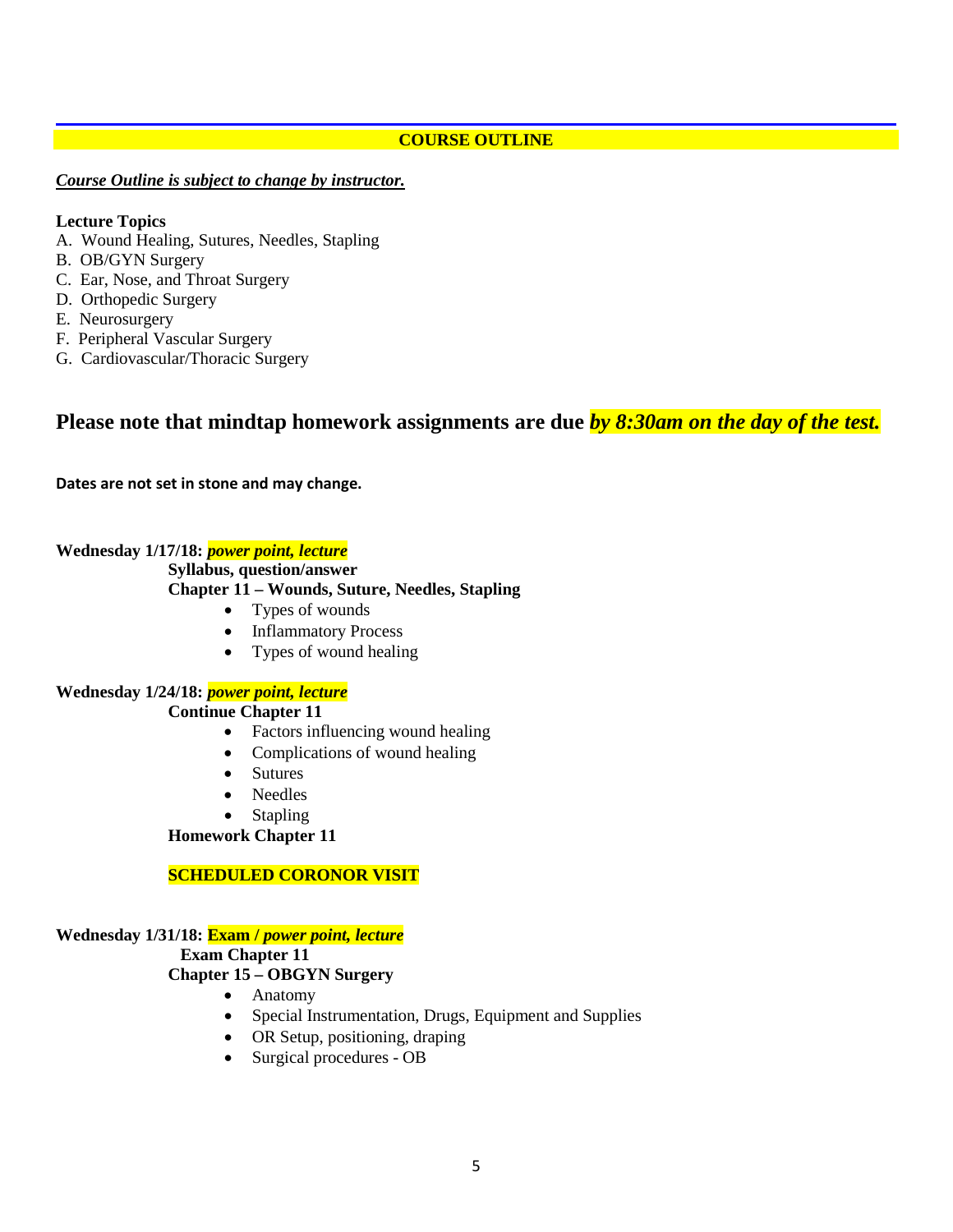## **Wednesday 2/7/18:** *power point, lecture* **Finish Chapter 15**

- Surgical procedures GYN
- Surgical interventions

**Homework Chapter 15**

*\*\*\*Instrument Test\*\*\**

# *\*\*\*THERE WILL BE NO OPEN LAB FEBRUARY 9th\*\*\**

## **Wednesday 2/14/18: Exam,** *power point, lecture*

**Homework Chapter 15 due/Exam Chapter 15**

## **Chapter 17 – Ear Nose and Throat Surgery**

- Anatomy Ear
- Pathology Ear
- Special Instruments, supplies, drugs
- Procedures Ear

## **Wednesday 2/21/18:** *power point, lecture*

## **Continue Chapter 17**

- Anatomy Nose and Sinuses
- Pathology Nose and Sinuses
- Diagnostics
- Special Instruments, supplies, drugs
- Procedures Nose and Sinuses
- Anatomy Upper aerodigestive tract
- Pathology UADT
- Diagnostics
- Special Instruments, supplies, drugs
- Procedures UADT

## **Homework Chapter 17**

## **Wednesday 2/28/18:** *Exam, power point, lecture*

**Homework Chapter 17 due Exam Chapter 17 Assign Case Studies\* Chapter 21 – Orthopedic Surgery**

- Bone and bone tissue
- Pathology
- Skeleton
- Equipment
- Supplies

# • **INSTRUMENT TEST SETS 1-5**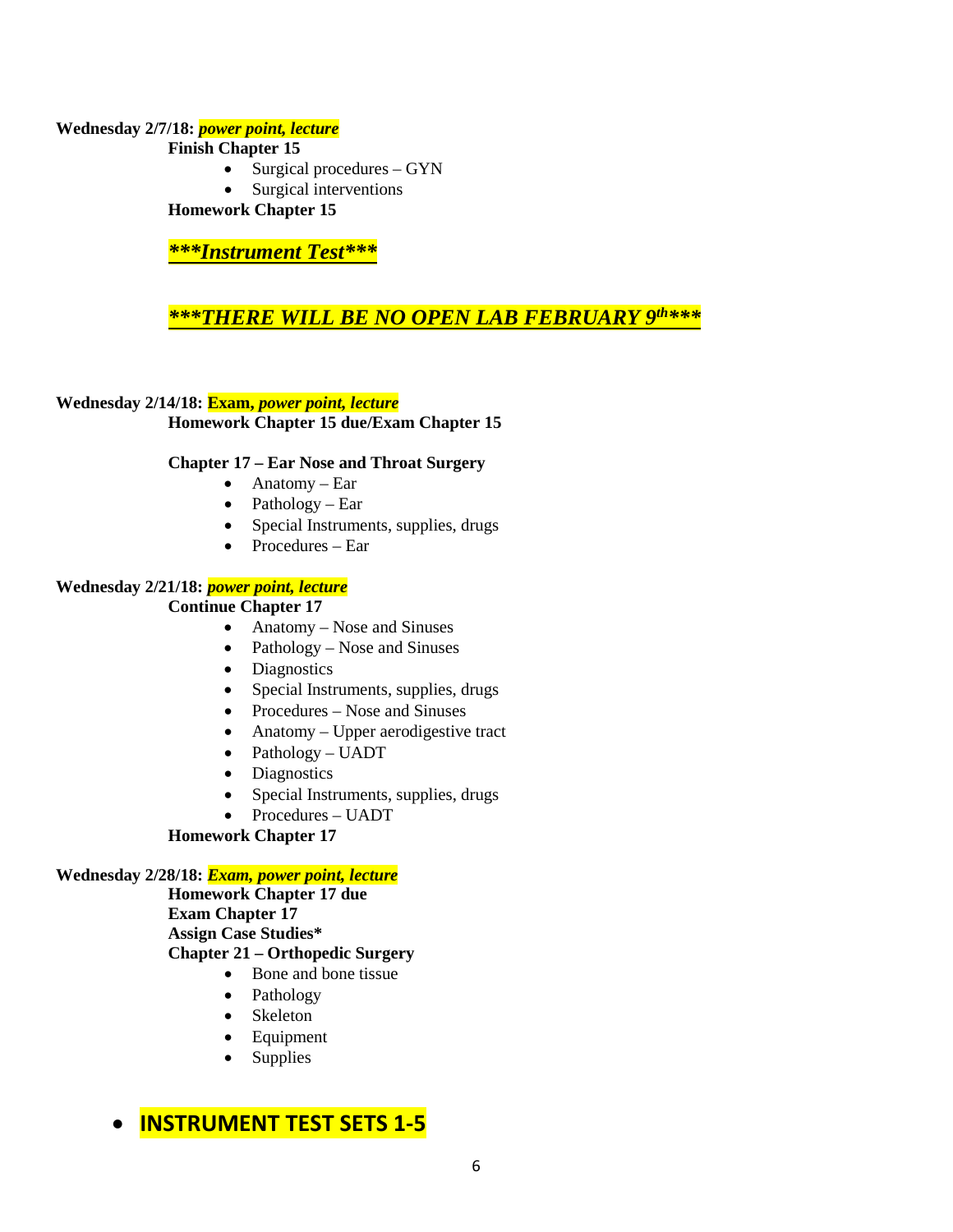# **\*\*\*There will be no lab March 5th - March 8th due to hospital visits\*\*\***

**Wednesday 3/7/18:** *power point, lecture* **Finish Chapter 21**

**\*\*\*Spring Break – 3/12 Through 3/16\*\*\***

**Wednesday 3/21/18:** *Exam***,** *power point, lecture Test Chapter 21* **Chapter 24 – Neurosurgery**

- Anatomy
- Pathology
- Infection
- Spinal tumors
- Procedures
- Advances in Neurosurgery

**Homework Chapter 24**

# **\*\*\*INSTRUMENT TEST (1-7) Wednesday\*\*\***

**Wednesday 3/28/18:** *power point, lecture* **Finish Chapter 24**

**Wednesday 4/4/18: exam,** *power point, lecture*

**Homework 24 due Exam Chapters 24 Chapter 23 – Peripheral Vascular Surgery**

- Anatomy
- Pathology
- Interventions/Procedures

#### **Wednesday 4/11/18:** *power point, lecture*

## **Chapter 22 – Cardiothoracic Surgery**

- Anatomy of the chest
- Anatomy and physiology of the heart
- Pathology
- Diagnostics thorax and cardiac

## **Wednesday 4/18/18:** *power point, lecture*

#### **Finish Chapter 22**

- Procedures:
	- o Thoracic
	- o Cardiac adult
	- o Cardiac pediatric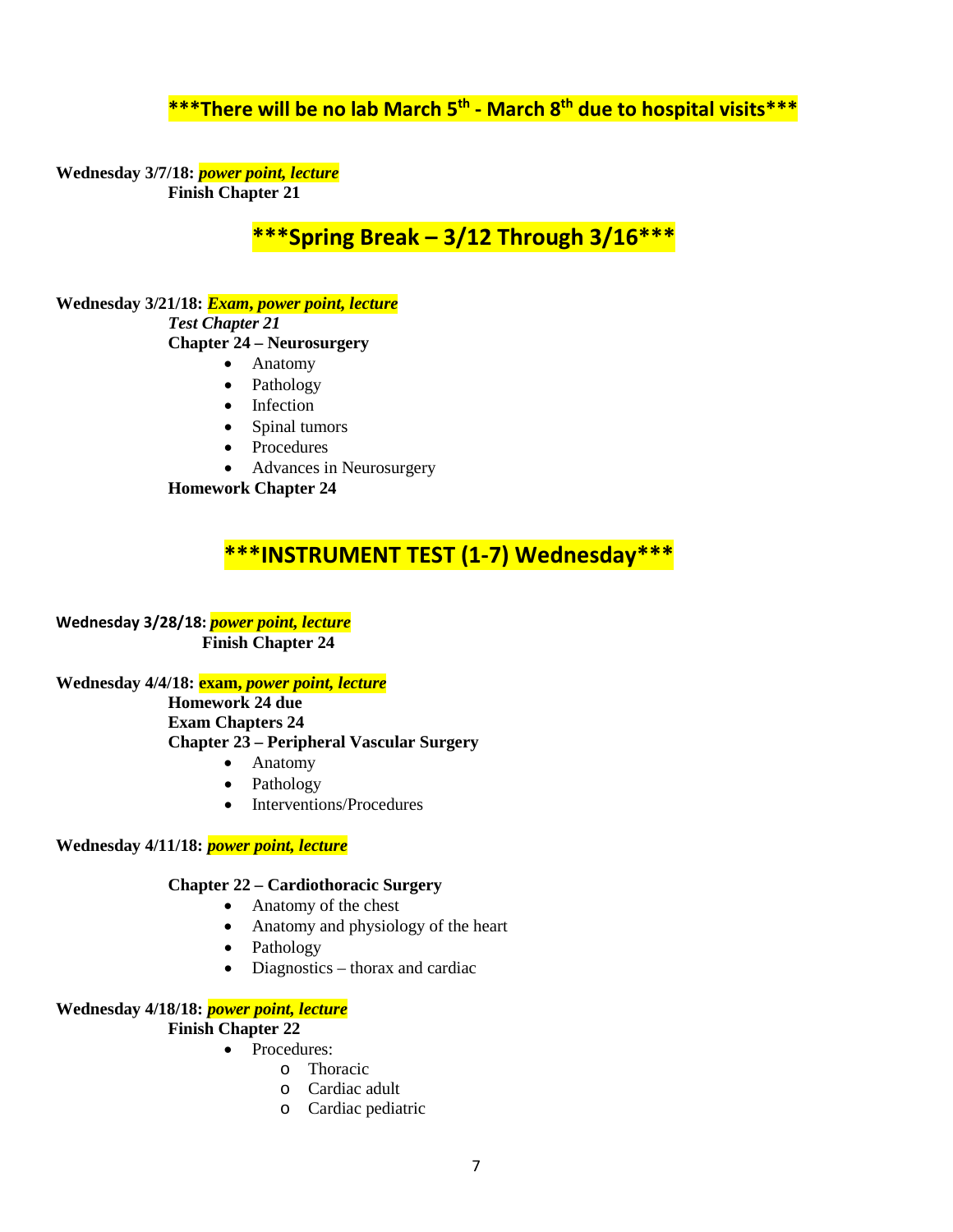**Wednesday 4/25/18:** *exam, power point* **Homework Chapter 22/23 due Exam Chapters 22/23 Case Study Presentations**

# **\*\*\*INSTRUMENT FINAL APRIL 18th \*\*\***

### **Wednesday 5/3/18: COMPREHENSIVE FINAL EXAM Finish Case Study Presentations**

**4/30/18 through 5/10/18: (Scheduled comprehensive lab skills finals)**

## **ACCOMMODATIONS**

## **DIVERSITY STATEMENT**

In this class, the teacher will establish and support an environment that values and nurtures individual and group differences and encourages engagement and interaction. Understanding and respecting multiple experiences and perspectives will serve to challenge and stimulate all of us to learn about others, about the larger world and about ourselves. By promoting diversity and intellectual exchange, we will not only mirror society as it is, but also model society as it should and can be.

## **DISABILITIES STATEMENT**

Students with disabilities, including but not limited to physical, psychiatric, or learning disabilities, who wish to request accommodations in this class should notify the Disability Services Office early in the semester so that the appropriate arrangements may be made. In accordance with federal law, a student requesting accommodations must provide acceptable documentation of his/her disability to the Disability Services Office. For more information, call or visit the Disability Services Office at Levelland Student Health & Wellness Center 806-716-2577, Reese Center (also covers ATC) Building 8: 806-716-4675, Plainview Center Main Office: 806-716-4302 or 806-296-9611, or the Health and Wellness main number at 806-716-2529.

## **FOUNDATION SKILLS**

## **BASIC SKILLS–Reads, Writes, Performs Arithmetic and Mathematical Operations, Listens and Speaks**

F-1 Reading–locates, understands, and interprets written information in prose and in documents such as manuals, graphs, and schedules.

F-2 Writing–communicates thoughts, ideas, information and messages in writing and creates documents such as letters, directions, manuals, reports, graphs, and flow charts.

F-3 Arithmetic–performs basic computations; uses basic numerical concepts such as whole numbers, etc.

F-4 Mathematics–approaches practical problems by choosing appropriately from a variety of mathematical techniques.

F-5 Listening–receives, attends to, interprets, and responds to verbal messages and other cues.

F-6 Speaking–organizes ideas and communicates orally.

## **THINKING SKILLS–Thinks Creatively, Makes Decisions, Solves Problems, Visualizes and Knows How to Learn and Reason**

F-7 Creative Thinking–generates new ideas.

F-8 Decision-Making–specifies goals and constraints, generates alternatives, considers risks, evaluates and chooses best alternative.

F-9 Problem Solving–recognizes problems, devises and implements plan of action.

F-10 Seeing Things in the Mind's Eye–organizes and processes symbols, pictures, graphs, objects, and other information.

F-11 Knowing How to Learn–uses efficient learning techniques to acquire and apply new knowledge and skills.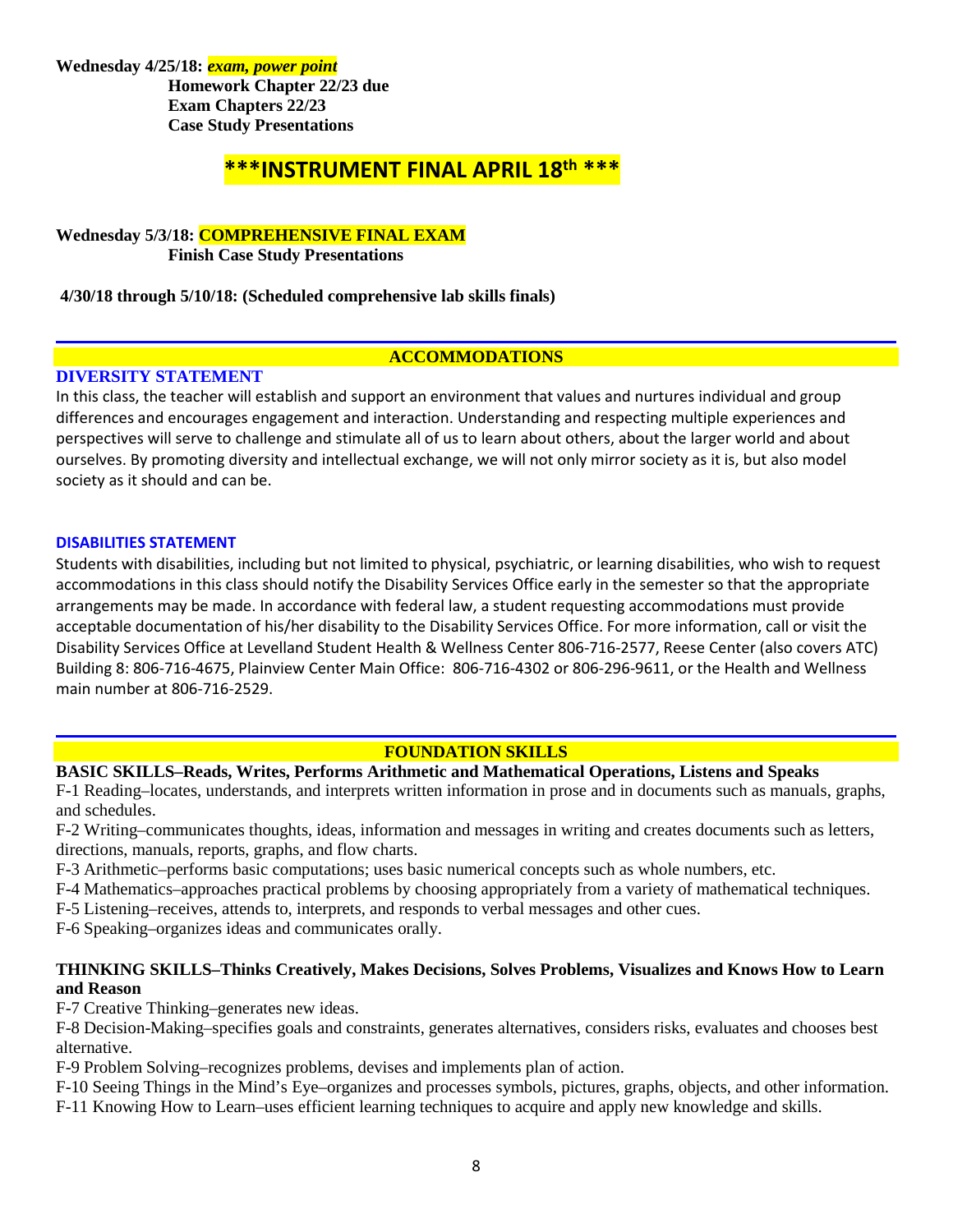F-12 Reasoning–discovers a rule or principle underlying the relationship between two or more objects and applies it when solving a problem.

## **PERSONAL QUALITIES–Displays Responsibility, Self-Esteem, Sociability, Self-Management, Integrity and Honesty**

F-13 Responsibility–exerts a high level of effort and perseveres towards goal attainment.

F-14 Self-Esteem–believes in own self-worth and maintains a positive view of self.

F-15 Sociability–demonstrates understanding, friendliness, adaptability, empathy and politeness in group settings.

F-16 Self-Management–assesses self accurately, sets personal goals, monitors progress and exhibits self-control.

F-17 Integrity/Honesty–chooses ethical courses of action.

## **SCANS COMPETENCIES**

C-1 **TIME** - Selects goal - relevant activities, ranks them, allocates time, prepares and follows schedules.

C-2 **MONEY** - Uses or prepares budgets, makes forecasts, keeps records and makes adjustments to meet objectives.

C-3 **MATERIALS AND FACILITIES** - Acquires, stores, allocates, and uses materials or space efficiently.

C-4 **HUMAN RESOURCES** - Assesses skills and distributes work accordingly, evaluates performances and provides feedback.

## **INFORMATION - Acquires and Uses Information**

- C-5 Acquires and evaluates information.
- C-6 Organizes and maintains information.
- C-7 Interprets and communicates information.
- C-8 Uses computers to process information.

## **INTERPERSONAL–Works With Others**

C-9 Participates as members of a team and contributes to group effort.

- C-10 Teaches others new skills.
- C-11 Serves Clients/Customers–works to satisfy customer's expectations.

C-12 Exercises Leadership–communicates ideas to justify position, persuades and convinces others, responsibly challenges existing procedures and policies.

C-13 Negotiates-works toward agreements involving exchanges of resources; resolves divergent interests.

C-14 Works With Diversity–works well with men and women from diverse backgrounds.

## **SYSTEMS–Understands Complex Interrelationships**

C-15 Understands Systems–knows how social, organizational, and technological systems work and operates effectively with them.

C-16 Monitors and Corrects Performance–distinguishes trends, predicts impacts on system operations, diagnoses systems performance and corrects malfunctions.

C-17 Improves or Designs Systems–suggests modifications to existing systems and develops new or alternative systems to improve performance.

## **TECHNOLOGY–Works with a Variety of Technologies**

C-18 Selects Technology–chooses procedures, tools, or equipment, including computers and related technologies.

C-19 Applies Technology to Task–understands overall intent and proper procedures for setup and operation of equipment. C-20 Maintains and Troubleshoots Equipment–prevents, identifies, or solves problems with equipment, including computers and other technologies.